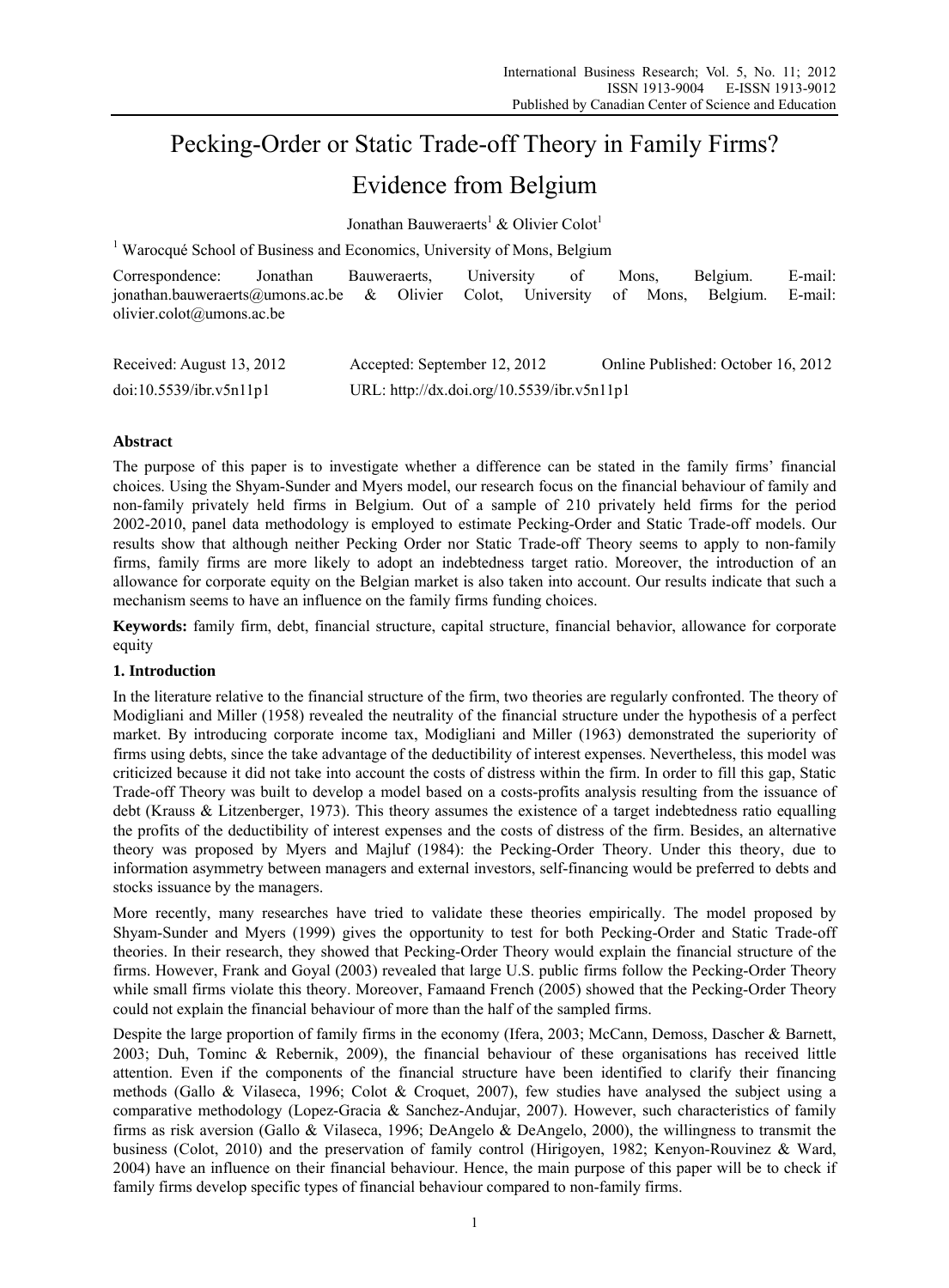This paper will use the comparative model developed by Shyam-Sunder and Myers (1999). The confrontation of Pecking Order Theory and the Static Trade-off Theory will be tested on a panel data set collected over the period 2002-2010 for 210 firms in the Belgian market. Multiple linear regressions will make it possible to find evidence of different types of financial behaviour between family and non-family firms. Furthermore, we will take into account the setting up of a new tax regulation launched in 2006 by subsampling in two periods from 2002 till 2005 and from 2006 till 2010. Although a context of crisis was observed from 2007, this approach will nevertheless enable us to determine if changes of behaviour are observable without attributing them exclusively to the new tax regulation called "notional interests".

This article contains four sections. In the first section, the recent debates on financial theories will be clarified. The influence of family involvement, the size of the company and the system of "notional interests" as explanatory vectors of financial choices will be developed in the second section. The methodology used will be explained in the third section. Finally, the results of our regressions will be presented and discussed in the last section.

### **2. Static Trade-off Theory vs Pecking-Order Theory**

The analysis of the financial structure has been lengthily debated in order to understand the financial choices but no consensus can be found. To clarify the differences stated in the literature, this first section proposes an evolutionary logic analysis of the Static Trade-off Theory and the Pecking-Order Theory.

# *2.1 From the Fundamentals of Financial Behaviour to the Static Trade-off Theory*

From a historical perspective, the researches of Modigliani and Miller (1958) are considered as the precursors of financial behaviour analysis. Although their first objective was to elaborate principles relative to the evaluation of the firm and risk capital, they revealed the neutrality of financial structure on the firm's value. Indeed, according to Modigliani and Miller (1958), the weighted average cost of capital would be independent of the financial policy adopted by the firm. This assumption implies equivalence of all possible distributions between debts and equity so that the firm's value would not be affected by the financial choices. To that extent, it also seems that investment decisions are independent of the financial structure.

This theory supposed the existence of restrictive hypotheses. Therefore, Modigliani and Miller (1963) change their theory by incorporating the corporate income taxation into their reasoning. Indeed, the deductibility of interest expenses would be a stimulant for the firm to issue more debts. In this way, the firms would rather subscribe to bank or bond loans rather than to issue stocks in order to maximise their valuation. Nevertheless, Modigliani and Miller (1963) were conscious of the limits of this purely arithmetical approach. Indeed, an exaggerated debt issuance policy would reduce firm flexibility. Consequently, they envisaged the existence of an indebtedness target ratio towards which the firms will gravitate. Krauss and Litzenberger (1973) focused on a costs/benefits analysis of debt issuance, elaborating the first reflections on the Static Trade-off Theory. This framework supposes the existence of an indebtedness level maximising firm value. Therefore, interrogations regarding the optimal financial structure are situated in a trade-off perspective between fiscal advantages of debt, costs of financial distress and agency costs (Jensen, 1986; Frank & Goyal, 2003). Besides, Fama and French (1997) as well as Carpentier and Suret (1999), aware of the deviations between target and real indebtedness ratios, focused on the temporal dimension of financing. These deviations would come from a punctual difference between means and sources of financing. A deviation variable at time «t» was introduced by these authors to catch the difference between target and real indebtedness ratios. The results showed that an underleveraged firm would tend to reach its target ratio more quickly because debt issuance is less sensitive to the problem of information asymmetry than stock issuance. On the other hand, overleveraged firms would reach their target ratio with more difficulty because they would have to issue stocks or use self-financing (Colot & Croquet, 2007).

The Static Trade-off Theory was subject to empirical researches. Brounen, De Jong and Koedijk (2006) revealed that in the United Kingdom, in the Netherlands and in Germany, more than two thirds of firms would turn to an indebtedness target ratio. The results were more moderate in France where only a third of the firms would gravitate towards such a ratio. Nevertheless, it also seems that 10 % of firms have held strictly to a fixed indebtedness ratio. Flannery and Rangan (2006) showed that nonfinancial companies identify and tend to reach an indebtedness target ratio very quickly for the period 1966-2001. More recently, Nunkoo and Boateng (2010) established that long term leverage of Canadian firms would tend to an indebtedness target ratio event if the adjustment were relatively slow.

#### *2.2 The Pecking-Order Theory*

Pecking-Order Theory introduces the problem of information asymmetry on financial markets, questioning their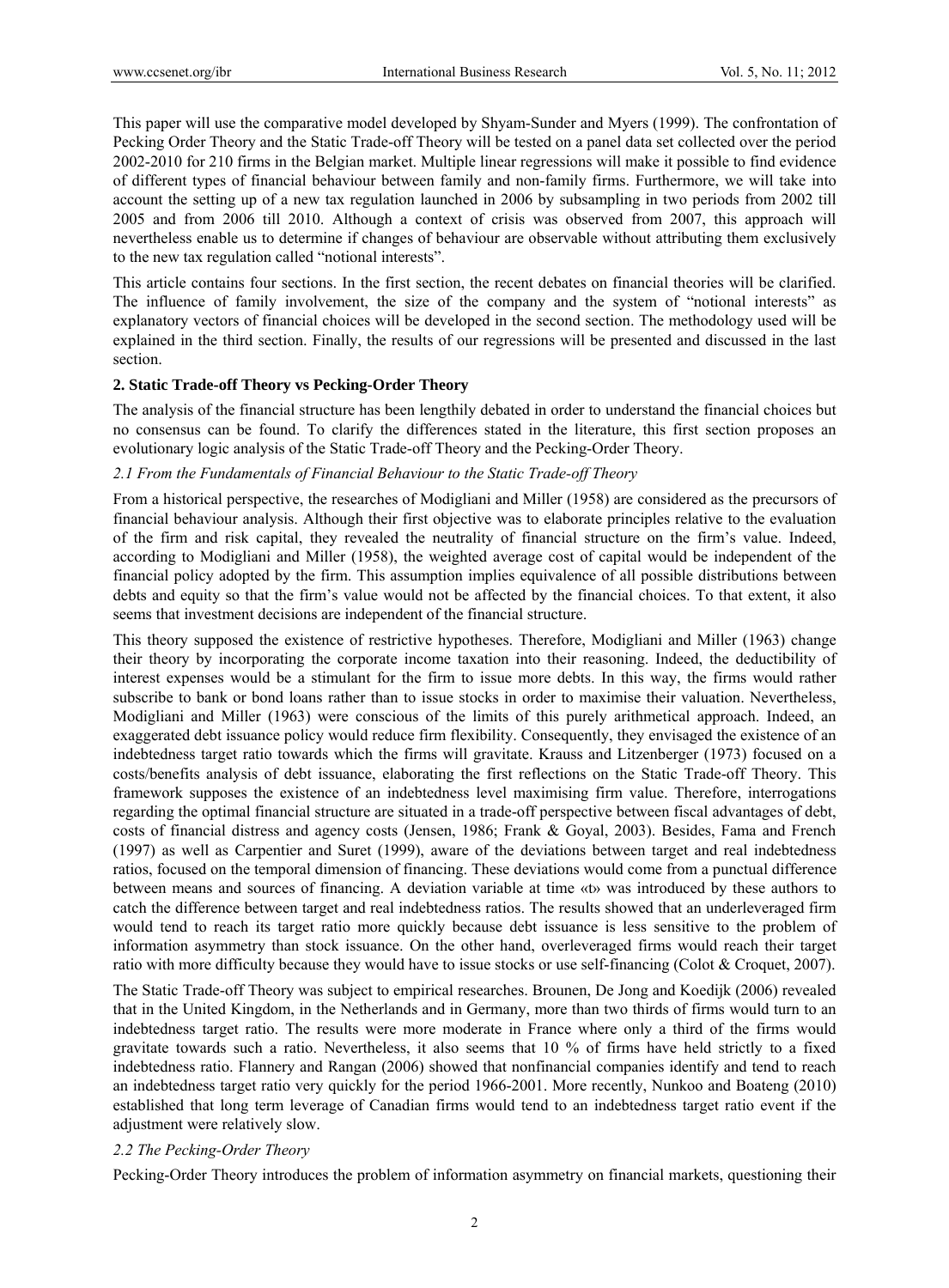perfection. Managers would thus have better information than external investors. To correct this, lenders and potential shareholders would demand a premium considered as the cost of information. Consequently, firms would favour self-financing to avoid this premium (Myers & Majluf, 1984). Besides, Myers and Majluf (1984) also bring a theoretical framework to analyse firms' preferences in terms of external financing. Their framework is based on the assumption that firm's assets are underestimated by potential shareholders. In that case, stock issuance would be done at a lower price so that stock prices would decline on the stock exchange. Firms will thus tend to favour bank and bond debts before issuing new stocks.

Several empirical studies confirm Pecking-Order Theory. Shyam-Sunder and Myers (1999) showed that firms without self-financing means prefer debt issuance to stock issuance. Bharath, Pasquariello and Wu (2009) studied the relation between the information asymmetry level and the financial structure of firms. The results confirm Pecking-Order Theory since firms with a high level of information asymmetry issue from 40 to 70 % of additional debts compared with those presenting a lower level of information asymmetry. The same study also reveals that firms with a low level of information asymmetry would issue stocks rather than debts. Lemmon and Zender (2006) developed a model taking into account the indebtedness capacity of the firm. This approach integrates an inter-temporal dimension in the Pecking-Order Theory. Indeed, financial choices would depend on the firm's indebtedness capacity which could be currently saved to sustain future financing needs. Results of this research highlight the firm's willingness to finance its projects firstly by itself. Moreover, firms with high indebtedness capacity would prefer debt issuance to stock issuance.

Opposing results show that Pecking-Order Theory can not only explain financial choices by the firm. Frank and Goyal (2003) obtained contrasting results. In an analysis of the American public firms over the period 1971-1998, only large firms follow the Pecking-Order Theory. Fama and French (2005) showed that more than half of the firms quoted on the NYSE, the AMEX and the Nasdaq do not conform to this theory. According to the authors, stock financing can limit transaction costs as well as the problem of information asymmetry. Leary and Roberts (2005) revealed that firms which want to finance large investments tend to issue new stocks while their self-financing capacity seems to be sufficient. This decision could be motivated by the necessity for the firm to find a level of leverage appropriate to its financing preferences.

Besides, Leary and Roberts (2010) also contributed to the debate on Pecking-Order Theory since they obtained divergent results depending on the interpretation of the hypotheses and the empirical models used. This last observation shows the necessity to be cautious when interpreting the results of empirical researches. Moreover, none of the theoretical frameworks developed in this paper can exclusively explain the financial structure of the firm. Consequently, in order to give a relevant analysis, it's necessary to take into account the specificities of the firms and their environment. All these characteristics will be discussed in the next section.

# **3. Financial Policy: The Effects of Size, Family Characteristics and Tax Regulation**

The choice of financial policy depends on intrinsic characteristics of the firm (Gallo & Vilaseca, 1996). Amongst others, size (Rajan & Zingales, 1995; Gaud & Elion, 2002; Gatchev, Spindt & Tarhan, 2009; Leary & Roberts, 2010) and organizational components (Gallo, 1995; Gallo & Vilaseca, 1996; DeAngelo & DeAngelo, 2000; Colot & Croquet, 2007; Lopez-Gracia & Sanchez-Andujar, 2007) have an influence on the financial mechanisms adopted by the firm. In this section, an approach in two phases will be implemented, allowing us to analyse clearly the effects of size and family characteristics on the firm's financial policy. Several studies have attempted to understand the relationship between size and financial structure. According to several authors (Rajan & Zingales, 1995; Gaud & Elion, 2002; Leary & Roberts, 2010), size would influence indebtedness positively. Indeed, the impact of activities diversification in large firms would reduce cash flow volatility so that the risk of bankruptcy would be reduced and debt issuance would be stimulated. Johnson (1997) however shows a negative relation between size and bank loans. Carpentier and Suret (1999) also bring results showing a negative effect of size on indebtedness. Gatchev et al. (2009) also confirm these results because size, estimated by the natural logarithm of total assets, would reduce short and medium term debt issuance. Arguments explaining this relation can be found in the information theory which considers size as an inverse indicator of the information level revealed to external investors. Large firms would cope with a bigger problem of information asymmetry with external investors who did not have a sufficient knowledge of the firm's risk level (Halov & Heider, 2005). As has been shown, theory and a significant empirical contribution indicate a positive effect of size on firm indebtedness but no consensus can be pointed out.

The influence of the type of organisation on financial behaviour receives considerable attention in the literature. Family firms, with their specific characteristics, need to be analysed in depth to understand their financial structure. Indeed, understanding the family business model requires notions of family control and perpetuity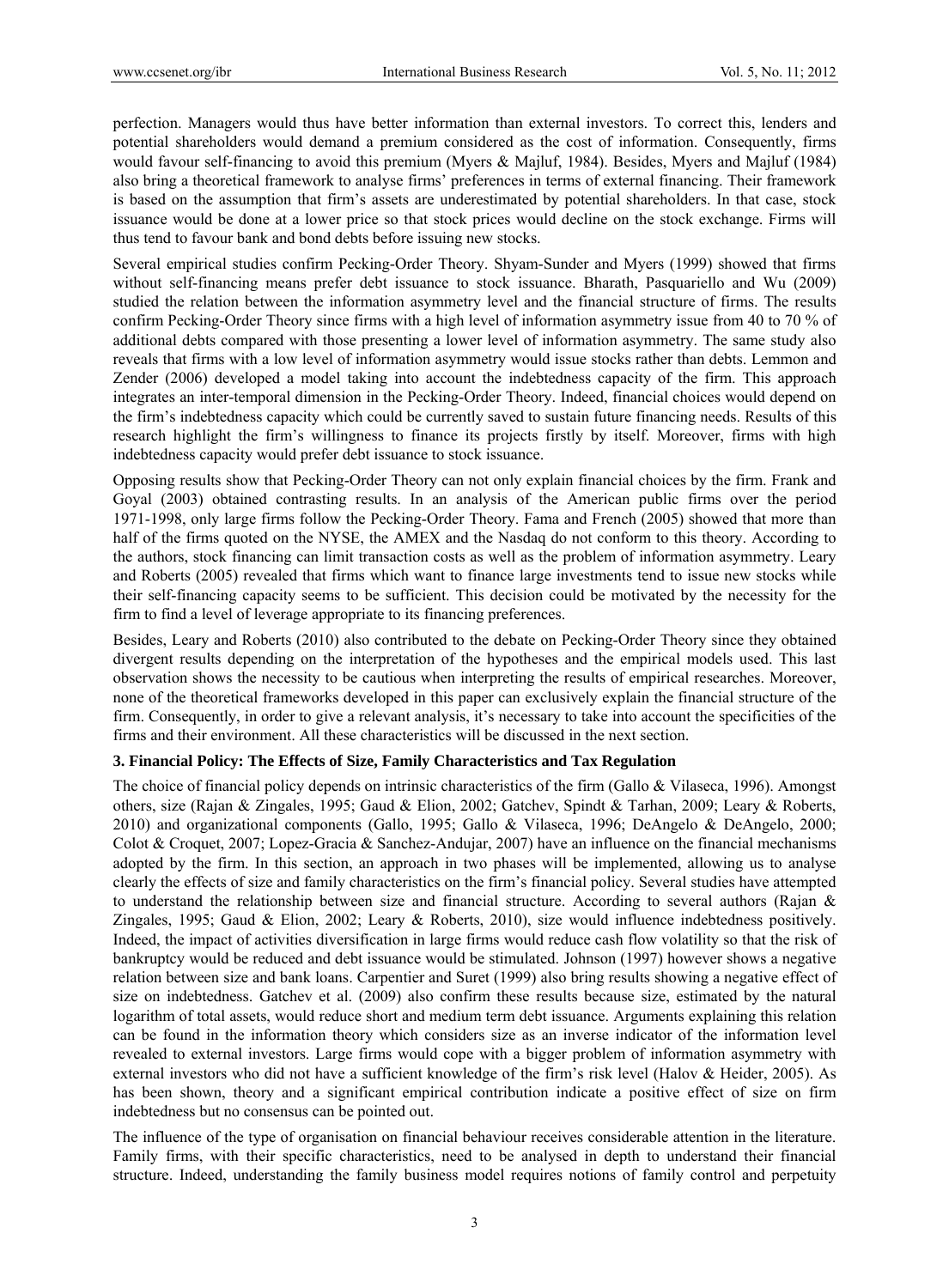(Casson, 1999). Family control must be considered according to the family involvement in the shareholding and management of the firm. As soon as the family is dominant in these components, the firm meets the current definitions of a family business (Anderson & Reeb, 2003; Arrègle, Sirmon, Hitt & Webb, 2008; Colot, 2010). In such cases, family involvement would stimulate the willingness to ensure perpetuity of activity as well as a more pronounced risk aversion. These components would have an influence on the firms' commitment to risky investments so that a cost would be borne by non-family shareholders (DeAngelo & Deangelo, 2000). Nevertheless, adopting defensive financial strategies could reduce default risk and loss of control (Hirigoyen, 1982; Ward, 1988). Therefore, we could assume that family firms would try to limit costs of distress by preferring self-financing to debt issuance. On this matter, Gallo and Vilaseca (1996) showed that the ratio «Debts / Stockholders' equity» presented weaker values for family firms. Furthermore, as family businesses want to keep control of the firm, they would develop specific financing preferences when they face a lack of self-financing. In that case, they would issue debt rather than issuing new stocks (Calof, 1985; Colot & Croquet, 2007). Risk aversion as well as the fear of losing control in family firms would urge them to adopt a hierarchy in their financial choices. The motivations of the family firms to opt for a definite financial structure would thus depend more on the preservation of family control and sustainability of their activity than on a problem of information asymmetry.

However, family firms could also focus on an indebtedness target ratio allowing them to equal the deduction of interest expenses and the costs of financial distress. Besides, family shareholders would maintain their indebtedness level to avoid control expropriation by external investors. In order to test empirically the existence of such a ratio, Lopez-Gracia and Sanchez-Andujar (2007) show that family firms would approach their indebtedness target ratio more quickly than non-family firms.

Moreover, an additional specificity of the Belgian market must be taken into account: the "notional interests" system implemented in 2006 and based on the principle of an allowance for corporate equity. This tax mechanism was conceived to equal the cost of risk capital with the indebtedness cost. It allows the deductibility of fictitious interest expenses on the variation of the corrected equity capital (equity capital – revaluation gains – Capital subsidies – Firm's own shares – Other shares in financial assets). The introduction of this tax regulation should induce a growth in equity capital since risk capital deductibility makes it possible to obtain a tax advantage without cash expense and to equal the indebtedness cost with the equity capital cost. Therefore, the "notional interest" system could induce a mutation in the financial choices of the firms.

While Pecking-Order Theory supposed a preference for debt issuance before stock issuance, the tax advantage granted since 2006 reduces the cost of the risk premium demanded by external investors. The trade-off between debt and stock issuance would thus be more complicated for the firms. Besides, Static Trade-off Theory applicability would also be concerned by this new regulation. As risky capital also allows for the deductibility of a tax advantage, the quest for an indebtedness target ratio equalling the costs of financial distress and the interest expenses deductibility (Krauss & Litzenberger, 1973; Frank & Goyal, 2003) must be questioned. Indeed, using risk capital would induce, all things being equal, an increase of the financial independence level and thus a decrease in the financial distress costs. Thereby, the "notional interests" mechanism would offer two advantages: the deductibility of a fictitious interest expense as well as a reduction of the financial distress costs. Therefore, financing by using equity capital could become a specific characteristic of financial behaviour on the Belgian markets.

Nonetheless, by positioning in the family firms context, the family managers' willingness to keep control of the business (Hirigoyen, 1982; Ward, 1988) would immediately influence external financing policies so that family firms would prefer debt issuance to stock issuance as mentioned by the Pecking-Order Theory. On the other hand, the introduction of the "notional interests" mechanism could also create a stimulant for equity capital growth as long as stocks are issued for family members or in a proportion which gives the opportunity to family shareholders to keep control of their firm. In the case of public issuance, a new trade-off would thus be made between the costs directly linked with the loss of family members' control and the tax advantage resulting from the deductibility of the "notional interests".

As has been demonstrated during this section, the influence of the family nature of a firm on financial choices is still an underexplored subject with few diversified empirical results. Moreover, the introduction of a specific tax regulation in Belgium creates extra-difficulty in the analysis of financial behaviour. Therefore, the next sections will focus on a comparative approach between family and nonfamily firms to discover whether family character could induce different financial choices. Furthermore, special attention will be devoted to the introduction of a new tax regulation and its influence on the financial behaviour of family and non-family firms.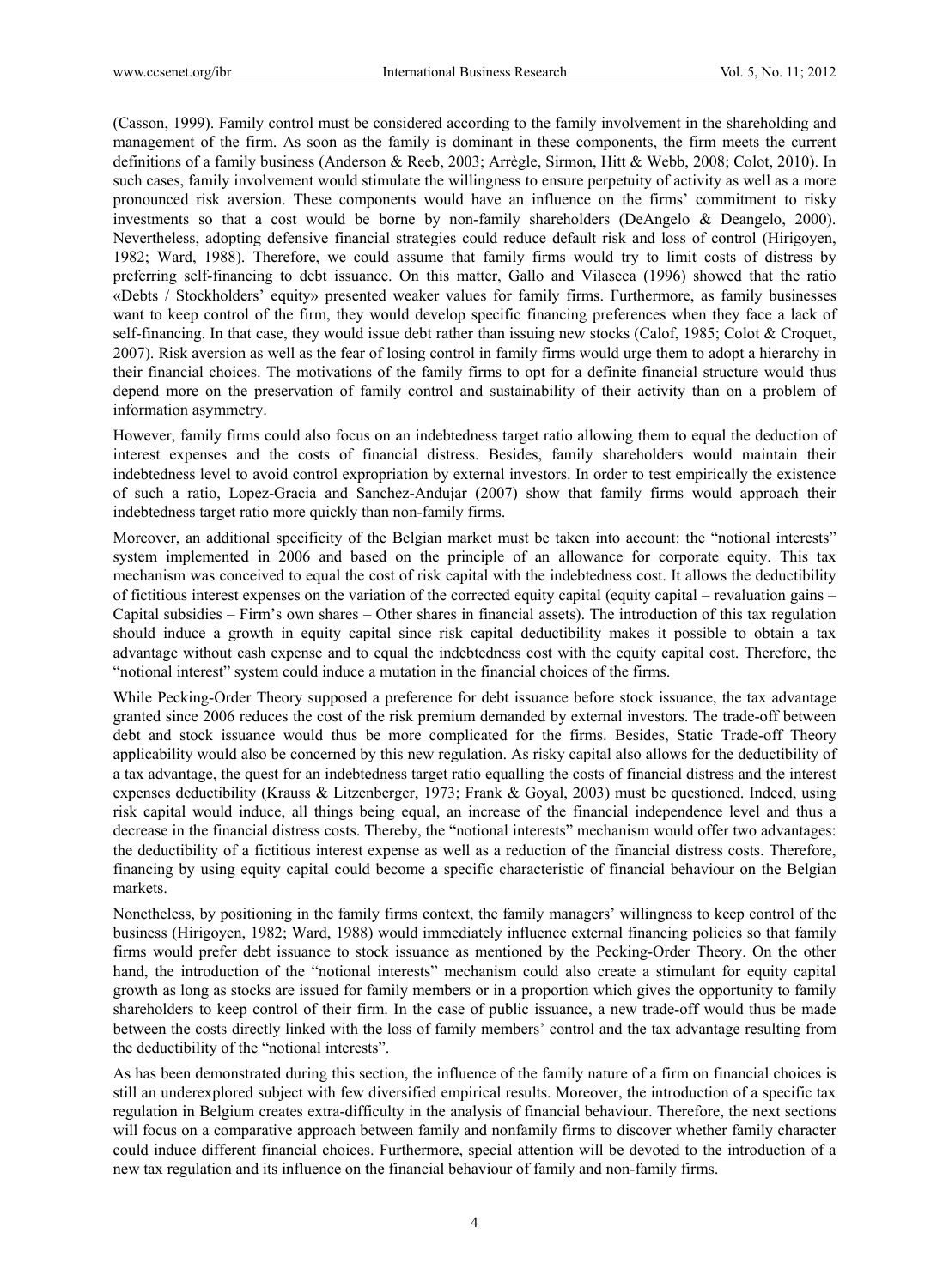### **4. Methodology**

### *4.1 Model Tested*

In order to identify which theory could explain the financial structure of the large privately-held firms of the Belgian market, our methodology is directly linked with the Shyam-Sunder and Myers (1999) models developed for both Pecking-Order Theory (POT) and the Static Trade-off Theory (STT). They are presented as follows:

$$
POT: AD_{it} = a + b_{pot} DEF_{it} + e_{it}
$$
  
STT: 
$$
AD_{it} = a + b_{stt} (D_i^* - D_{it-1}) + e_{it}
$$

with:

- ΔD, long-term indebtedness variation after excluding leasing debts;

- DEF, funding deficit of the year (calculation is detailed below);

- Di\*, indebtedness target ratio assessed as the average of long-term indebtedness during the observation period;

- D, long-term indebtedness after excluding leasing debts.

It must be mentioned that every variable is divided by total assets in order to avoid exponential effects in variance calculations.

Funding deficit for year t,  $DEF_{t}$ , is defined as follows:

$$
DEF_t = DIV_t + INVEST_t + \Delta NWC_t + R_t - CAF_t
$$

with:

- DIV<sub>t</sub>, dividends paid in year t;
- INVEST<sub>t</sub>, net investment in year t (sum of investments in intangible, plants, properties, equipment and financial fixed assets in year t – cession of intangible, plants, properties, equipment and financial fixed assets in year t);
- $\triangle NWC_t$ , net working capital variation between year t and t-1;
- R<sub>t</sub>, current portion of long-term debt at start of period excluding leasing debts;
- $-CAF<sub>t</sub>$ , operating cash-flow after interest and taxes.

The Pecking-Order Theory model supposes that firms will issue debt in the case of a lack of cash to cope with investment expenses, dividend pay-out policy and the funding of their operating cycle. Therefore, parameters expected in equation (1) will be 0 for a and 1 for  $b_{pot}$ . Indeed, if  $b_{pot}$  takes the value of 1, it would mean that the funding deficit is totally covered by the long-term indebtedness variation. Static Trade-off model means that indebtedness variation is explained by an adjustment to an indebtedness target ratio. Therefore, parameters estimated in equation (2) should be 0 for a and a value close to 1 for  $b_{\rm str}$ . If  $b_{\rm not}$  and  $b_{\rm str}$  present parameters below the value of 1, it would mean the existence of adjustment costs (Shyam-Sunder & Myers, 1999).

## *4.2 Target Population*

The building of a sample of 210 privately-held firms was carried out in several steps. Firstly, we collected firms presenting an average number of permanent staff higher than 100 workers. This approach allowed us to comply with the definition of a large company in Belgium.

Secondly, each firm was considered as a family business if it fulfilled the following criteria:

- a family owned at least 50% of the firm's shares;
- a family has a decisive influence on corporate and transmission strategies. This criterion is fulfilled if management is mainly exercised by a family;
- the majority of the board is composed of family members.

This multi-criteria definition of the family business is regularly used in the literature (Anderson & Reeb, 2003; Arrègle et al., 2008; Colot, 2010). Each criterion has the particularity of being easily measured. Indeed, the financial database Belfirst (Note 1) is full of information concerning firms' shareholders. Moreover, by using each firm's website, we can check shareholding information collected on Belfirst and obtain other information relative to board and management composition. Besides, our definition of the family firm also takes into account the pyramidal structures which are regularly used in family businesses to maintain their control over a firm without owning the majority of its shares (Laporta, Lopez-De-Silanes & Shleifer, 1999; Aytac, 2007). Therefore, the use of this selective method determines the real involvement of the family in the firm. 112 family firms have been selected by using these criteria.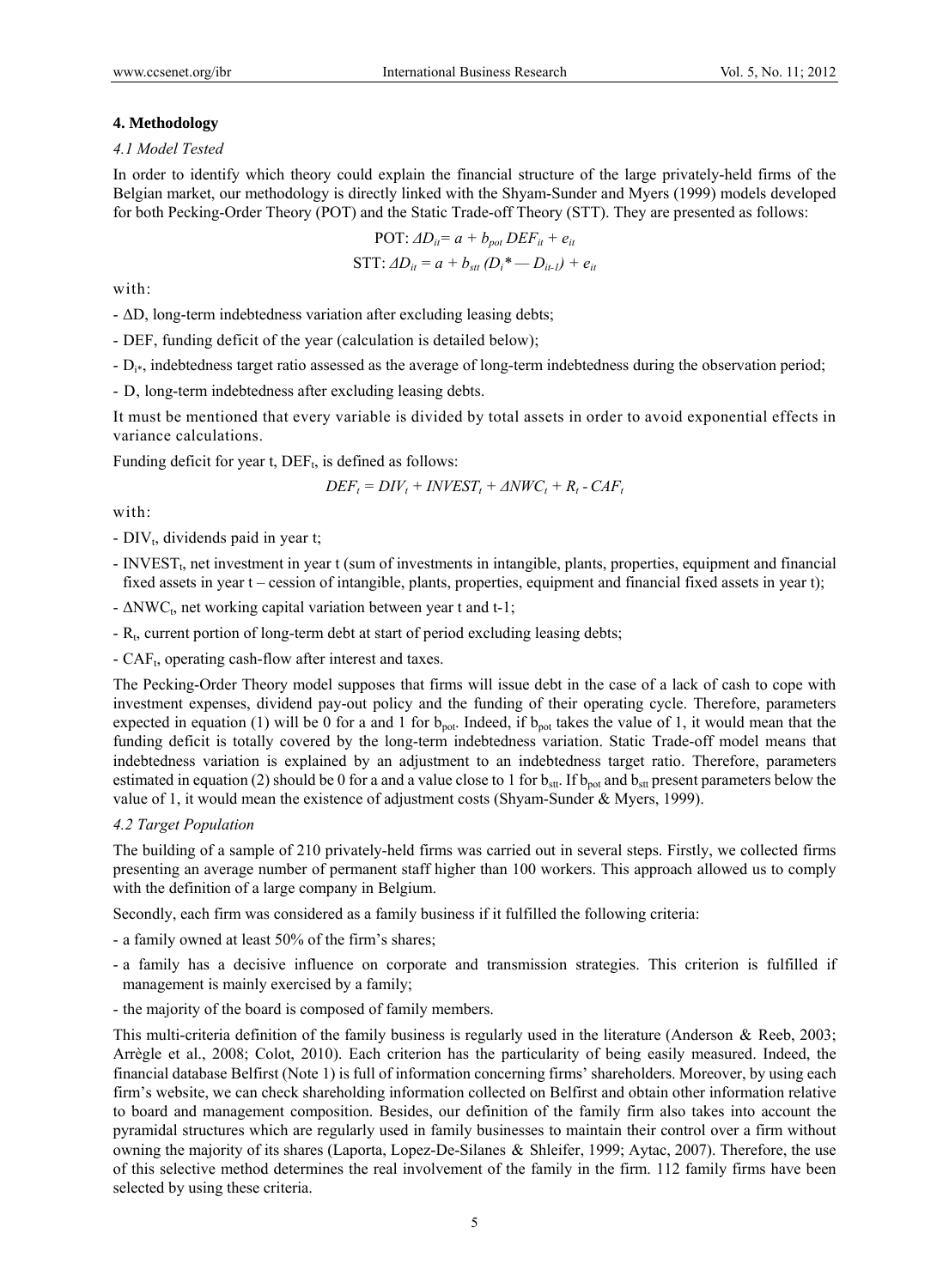In order to limit demographic biases related to size and sector, non-family firms have been chosen to ensure a comparability balance in our sample. Indeed, as mentioned by Oogheand Van Wymmeersch (2006), financial indicators can be sensitive to economic activities and size. Each non-family firm was thus selected according to the following criteria:

- activity sector: NACEBEL code (Belgian economic activities nomenclature, with 4 figures) identical to family firms;
- size: total assets can vary more than 20% compared to family firms.

A global sample of 224 family and non-family firms has been collected by using this method. After eliminating public firms as well as the businesses for which information was missing, our sample was reduced to 210 privately-held firms separated into 109 family firms and 101 non-family firms.

# *4.3 Statistical Methodology and Tests*

In order to improve the estimations of our parameters we use panel data rather than cross section data. Indeed, as mentioned by Gujarati& Bernier (2004), that type of data reduces estimations' errors and multicolinearity problems. Moreover, it also allows us to describe individual types of behaviour.

Panel data estimations can be carried out according to Ordinary Least Squares (OLS) or Generalized Least Squares (GLS) with fixed or random effects. Several tests are carried out to determine the model with the best specification. Lagrangian Multiplicator test is used to assess if OLS is enough to specify our model. Hausman test is generated to choose between fixed or random effect regression. For the sake of clarity, our results will be presented with the best regression model for each stage of our research.

## **5. Results and Interpretations**

In this section, the results regarding the Pecking-Order and Static Trade-off Theory models are analysed for the entire sample before subsampling between family and non-family firms. After that, we will distinguish two sub-periods: 2002-2005 and 2006-2010. This approach allows us to identify behavioural changes in the financial policy of the firm.

| <b>Funding models</b>   | <b>Regression type</b> | a                | Std deviation (a) | b            | <b>Std deviation (b)</b> |
|-------------------------|------------------------|------------------|-------------------|--------------|--------------------------|
| Pecking-Order Theory    | random effect          | $0.1086203*$     | 0.0333219         | $-4.106627*$ | 0.0116745                |
| Static Trade-off Theory | fixed effect           | $0.0635527*$     | 0.0064531         | 0.7990098*   | 0.000725                 |
| <b>Funding models</b>   | <b>Regression type</b> | <b>R</b> squared | F                 | LМ           | H                        |
| Pecking-Order Theory    | rando meffect          | 0.9835           | 123735.28*        | 174.53       | 0.4816                   |
| Static Trade-off Theory | fixed effect           | 0.9975           | 8.43*             | 1528.76      | $0.016*$                 |

#### Table 1. Family and non-family firms' financial policy

Description: Estimations on panel data for 210 privately held firms on the Belgian market between 2002 and 2010; a = constant, b = b<sub>pot</sub> or b<sub>stt</sub> according to the funding model considered;  $F = F$ -test; R squared = determination coefficient;  $LM = Lag$ rangian Multiplicator;  $H =$  Hausman statistic (prob>chi2).

The results invalidate Pecking-Order Theory. Indeed, while the expected value for  $b_{pot}$  should be situated between 0 and 1, the estimated  $b_{pot}$  is -4. Such a result means that the indebtedness variation will decrease in a comprehensive way when funding deficit increases. Firms should thus use other financing means than debt issuance. This orientation towards other financial mechanisms is in accord with the results obtained by Fama and French (2005) as well as Leary and Roberts (2005, 2010) who disagree with the financing means hierarchy hypothesis. On the other hand, Static Trade-off Theory is quite well validated since b<sub>stt</sub> shows a value close to 0.8. Besides, we also state that the estimated parameters are individually significant. Furthermore, the determination coefficients present relatively high value even if few variables are used in our models. Therefore, it seems that privately held firms collected in our sample would follow an indebtedness target ratio assessed by the average indebtedness level on the observation period. In order to understand the origins of this statement, we will subsample between family and non-family firms before taking into account the introduction of the new tax regulation concerning equity capital.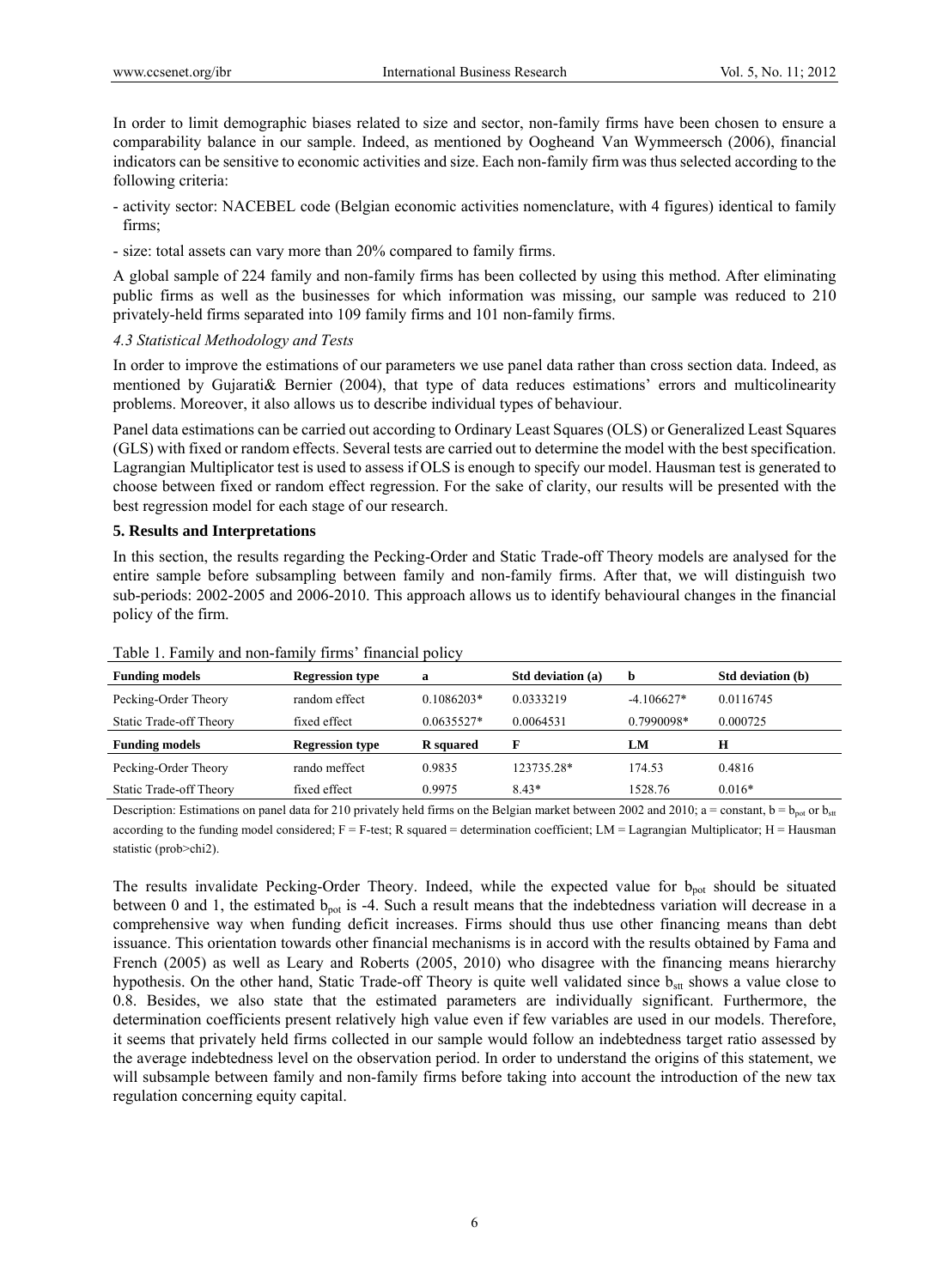| <b>Funding models</b>   | <b>Regression type</b> | a                | <b>Std deviation (a)</b> |              | <b>Std deviation (b)</b> |
|-------------------------|------------------------|------------------|--------------------------|--------------|--------------------------|
| Pecking-OrderTheory     | random effect          | $0.1012759*$     | 0.0496552                | $-4.144317*$ | 0.0098422                |
| Static Trade-off Theory | random effect          | 0.0909954*       | 0.0300605                | 0.7989008*   | 0.0009445                |
| <b>Funding models</b>   | <b>Regression type</b> | <b>R</b> squared |                          | LM           | н                        |
| Pecking-OrderTheory     | random effect          | 0.9931           | 177306.79*               | 283.76*      | 0.8099                   |
| Static Trade-off Theory | random effect          | 0.998            | 715499.3*                | 563.71*      | 0.1398                   |

#### Table 2. Family firms' financial policy

Description: Estimations on panel data for 109 privately- held family firms on the Belgian market between 2002 and 2010; a = constant, b =  $b_{pot}$ or  $b_{\text{st}}$  according to the funding model considered; F = F-test; R squared = determination coefficient; LM = Lagrangian Multiplicator; H = Hausman statistic (prob>chi2).

Estimated coefficients confirm the results obtained for the entire sample. Consequently, family firms would not meet the financing means hierarchy hypothesis but an indebtedness target ratio. Moreover,  $b_{pot}$  and  $b_{stt}$  are individually significant and the R squared coefficient indicates a strong explicative power for our models. These results corroborate these of Lopez-Gracia and Sanchez-Andujar (2007) which showed that family firms follow an indebtedness target ratio more quickly than nonfamily firms. Following such an indebtedness level can be explained by the willingness of family firms to maintain an indebtedness ratio guaranteeing they can keep family control over the firm (Kenyon-Rouvinez & Ward, 2004).

|  |  | Table 3. Non-family firms' financial policy |  |
|--|--|---------------------------------------------|--|
|  |  |                                             |  |

| <b>Funding models</b>   | <b>Regression type</b> | a                | Std deviation (a) | b            | <b>Std deviation (b)</b> |
|-------------------------|------------------------|------------------|-------------------|--------------|--------------------------|
| Pecking-Order Theory    | fixed effect           | $-0.001155$      | 0.0024059         | $0.1017165*$ | 0.0104134                |
| Static Trade-off Theory | OLS                    | 0.0027356        | 0.0024834         | $0.0234653*$ | 0.008183                 |
| <b>Funding models</b>   | <b>Regression type</b> | <b>R</b> squared |                   | LM           | н                        |
| Pecking-Order Theory    | fixed effect           | 0.0907           | 0.78              |              | $0.005*$                 |
| Static Trade-off Theory | OLS                    | 0.009            | $8.22*$           |              | 0.8386                   |

Description: Estimations on panel data for 101 privately- held non-family firms on the Belgian market between 2002 and 2010; a = constant, b  $=$  b<sub>pot</sub> or b<sub>stt</sub> according to the funding model considered; F = F-test; R squared = determination coefficient; LM = Lagrangian Multiplicator; H = Hausman statistic (prob>chi2).

The value obtained for each parameter cannot allow us to explain the firm's financial policy by the two main funding models considered in this research. Indeed,  $b_{pot}$  and  $b_{stt}$  present respectively a value of 0.1 and 0.02 although a value of 1 was expected. Moreover, the determination coefficient analysis shows a weak explicative quality for the two models despite the individual significance of the parameters. Thereby, non-family firms' financial policy does not seem to be induced by a hierarchy in the financing means or by the pursuit of an indebtedness target ratio. Nonetheless, indebtedness level stays persistent since the average indebtedness level varies by only 1% (Note 2) during the observation period.

Table 4. Family and non-family firms' financial policy before and after the introduction of an allowance for corporate equity

| <b>Funding models</b>             | <b>Regression type</b> | a                | Std deviation (a) | b            | Std deviation (b) |
|-----------------------------------|------------------------|------------------|-------------------|--------------|-------------------|
| Pecking-Order Theory 2002-2005    | fixed effect           | $-0.0036$        | 0.002543          | 0.1168095*   | 0.0132559         |
| Pecking-Order Theory 2006-2010    | random effect          | $0.0939451*$     | 0.039951          | $-4.134226*$ | 0.0115407         |
| <b>Funding models</b>             | <b>Regression type</b> | <b>R</b> squared | F                 | LM           | Н                 |
| Pecking-Order Theory 2002-2005    | fixed effect           | 0.0911           | 1.13              | 1.04         | $0.0438*$         |
| Pecking-Order Theory 2006-2010    | random effect          | 0.991            | 128329.09*        | 83.97*       | 0.9958            |
| <b>Funding models</b>             | <b>Regression type</b> | a                | Std deviation (a) | b            | Std deviation (b) |
| Static Trade-off Theory 2002-2005 | fixed effect           | 0.00542          | 0.002902          | $0.0482593*$ | 0.011352          |
| Static Trade-off Theory 2006-2010 | random effect          | $0.0445332*$     | 0.009543          | 0.7996687*   | 0.0003623         |
| <b>Funding models</b>             | <b>Regression type</b> | <b>R</b> squared | F                 | LM           | $\bf H$           |
| Static Trade-off Theory 2002-2005 | fixed effect           | 0.0023           | 1.15              | 0.26         | $0.0001*$         |
| Static Trade-off Theory 2006-2010 | random effect          | 0.9997           | 4870000*          | 432.79*      | 0.0692            |

Description: Estimations on panel data for 210 privately held firms on the Belgian market for the periods 2002-2005 and 2006-2010; a = constant,  $b = b_{pot}$  or  $b_{stt}$  according to the funding model considered;  $F = F$ -test; R squared = determination coefficient; LM = Lagrangian Multiplicator;  $H =$  Hausman statistic (prob>chi2).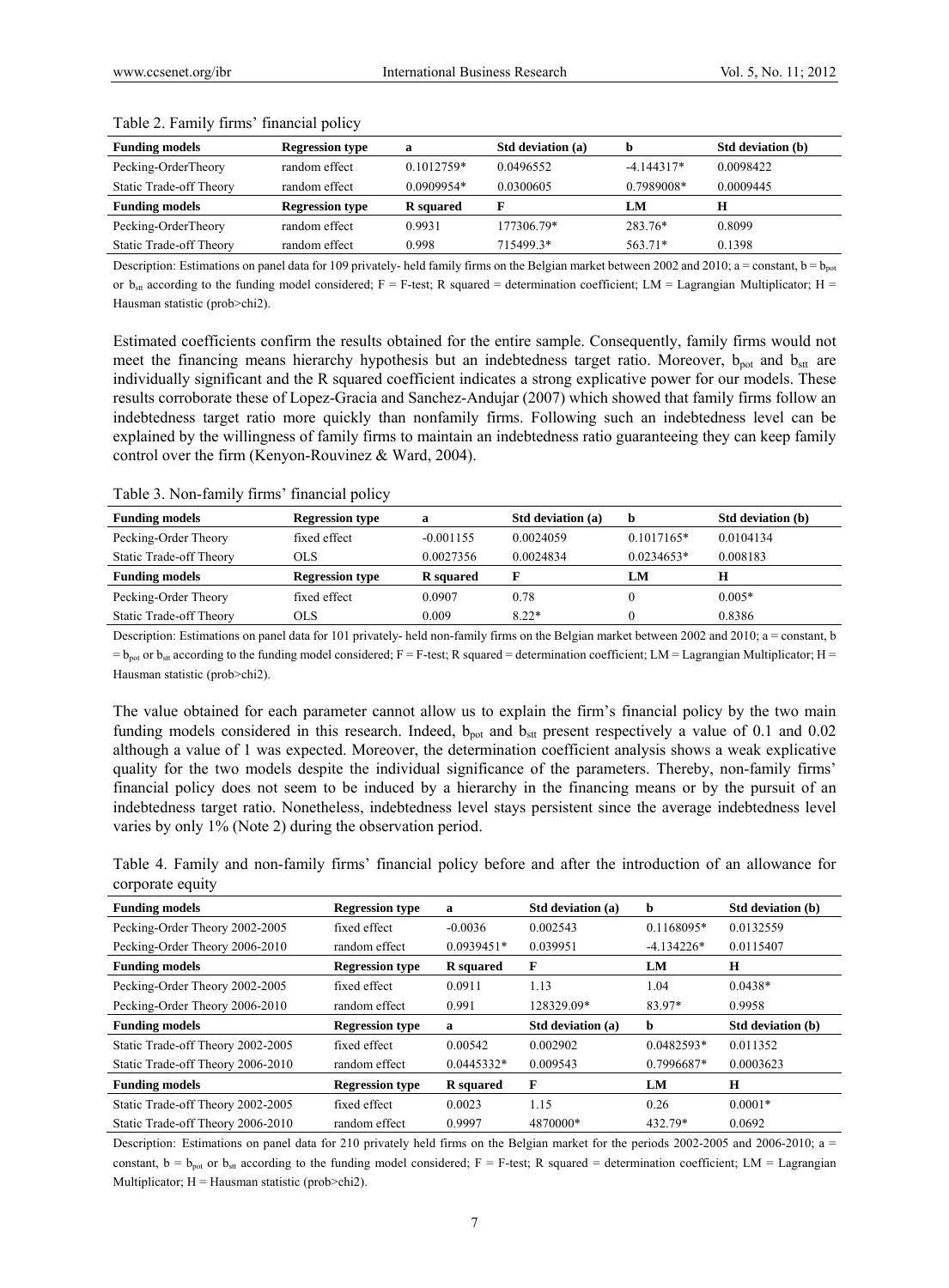The results indicate a change in the behaviour of the firms from the introduction of "the notional interests" regulation. Indeed, even if the parameters are significant for the period 2002-2005, determination coefficients are too weak to validate the explicative property of Pecking-Order or static Trade-off Theory models. Furthermore, the estimations of parameters are also too weak to validate a link with a particular theory.

A trend seems to appear for the period 2006-2010 where the determination coefficients as well as all individual parameters suggest a better statistical significance. In terms of financial behaviour, we observe a strongly negative influence of the funding deficit on the indebtedness level for the period 2006-2010. Therefore, the only available resource to finance deficit funding is stock issuance. These results are in conflict with those supporting Pecking-Order Theory according to which the hierarchy in financing means would induce a preference for debt issuance before stock issuance. The value of  $b_{\text{str}}$  (close to 0.8) corroborates the pursuit of an indebtedness target ratio proposed by the Static Trade-off Theory. The origin of this situation would come from a downward adjustment of the indebtedness ratio since the average variation of this ratio is -0.31263773 (Note 2) during the period 2006-2010. In order to catch a behavioural difference between family and non-family firms, we will subsample between these two types of organization.

| <b>Funding models</b>             | <b>Regression type</b> | a                | Std deviation (a) | b            | <b>Std deviation (b)</b> |
|-----------------------------------|------------------------|------------------|-------------------|--------------|--------------------------|
| Pecking-Order Theory 2002-2005    | <b>OLS</b>             | $-0.006$         | 0.003261          | 0.0680691*   | 0.017154                 |
| Pecking-Order Theory 2006-2010    | random effect          | 0.10321          | 0.061137          | $-4.152522*$ | 0.010276                 |
| <b>Funding models</b>             | <b>Regression type</b> | <b>R</b> squared | F                 | LM           | Н                        |
| Pecking-Order Theory 2002-2005    | <b>OLS</b>             | 0.035            | $15.75*$          | $\theta$     | 0.3972                   |
| Pecking-Order Theory 2006-2010    | random effect          | 0.9957           | 163283*           | 125.59*      | 0.8468                   |
|                                   |                        |                  |                   |              |                          |
| <b>Funding models</b>             | <b>Regression type</b> | a                | Std deviation (a) | b            | <b>Std deviation (b)</b> |
| Static Trade-off Theory 2002-2005 | <b>OLS</b>             | $-0.0037$        | 0.003357          | 0.0036094    | 0.003879                 |
| Static Trade-off Theory 2006-2010 | random effect          | $0.0554052*$     | 0.010222          | 0.7997082*   | 0.000334                 |
| <b>Funding models</b>             | <b>Regression type</b> | <b>R</b> squared | F                 | LM           | H                        |
| Static Trade-off Theory 2002-2005 | <b>OLS</b>             | 0.002            | 0.87              | $\theta$     | 0.0738                   |

Table 5. Family firms' financial policy before and after the introduction of the «notional interest» regulation

Description: Estimations on panel data for 109 privately- held family firms on the Belgian market for the periods 2002-2005 and 2006-2010; a = constant,  $b = b_{pot}$  or  $b_{st}$  according to the funding model considered;  $F = F-test$ ; R squared = determination coefficient; LM = Lagrangian Multiplicator;  $H =$  Hausman statistic (prob>chi2).

The results confirm the observations made for the entire sample. We can observe that the pursuit of an indebtedness target ratio and the use of stock issuance are two special features in family firms' financial behaviour. Such a situation is in conflict with the research of Colotand Croquet (2007) concerning the SMEs of the Belgian market. Indeed, they found that family business prefer debt issuance rather than stock issuance. Therefore, we can state the family firms' willingness to minimize their financial distress costs (Krauss & Litzenberger, 1973) and to maximize their tax benefits coming from the new tax regulation.

Table 6. Non-family firms' financial policy before and after the introduction of the «notional interest» regulation

| <b>Funding models</b>             | <b>Regression type</b> | a                | Std deviation (a) | b            | <b>Std deviation (b)</b> |
|-----------------------------------|------------------------|------------------|-------------------|--------------|--------------------------|
| Pecking-Order Theory 2002-2005    | random effect          | 0.00026          | 0.004445          | $0.1202424*$ | 0.014647                 |
| Pecking-Order Theory 2006-2010    | random effect          | $-0.002$         | 0.003102          | 0.0603482*   | 0.011739                 |
| <b>Funding models</b>             | <b>Regression type</b> | <b>R</b> squared | F                 | LM           | Н                        |
| Pecking-Order Theory 2002-2005    | random effect          | 0.1371           | 67.39             | $3.53*$      | 0.1289                   |
| Pecking-Order Theory 2006-2010    | random effect          | 0.0472           | 26.43             | $3.24*$      | 0.1855                   |
| <b>Funding models</b>             | <b>Regression type</b> | a                | Std deviation (a) | b            | <b>Std deviation (b)</b> |
| Static Trade-off Theory 2002-2005 | fixed effect           | 0.00623          | 0.005417          | 0.0351378*   | 0.015436                 |
| Static Trade-off Theory 2006-2010 | fixed effect           | $-0.0049$        | 0.002845          | $-0.1006685$ | 0.02066                  |
| <b>Funding models</b>             | <b>Regression type</b> | <b>R</b> squared | F                 | LM           | H                        |
| Static Trade-off Theory 2002-2005 | fixed effect           | 0.0032           | $3.54*$           | 1.67         | $0*$                     |
| Static Trade-off Theory 2006-2010 | fixed effect           | 0.0218           | $1.42*$           | $\theta$     | $0*$                     |

Description: Estimations on panel data for 101 nonfamily privately held firms on the Belgian market for the periods 2002-2005 and 2006-2010;  $a = constant$ ,  $b = b_{pot}$  or  $b_{stt}$  according to the funding model considered;  $F = F$ -test; R squared = determination coefficient; LM = Lagrangian Multiplicator;  $H =$  Hausman statistic (prob>chi2).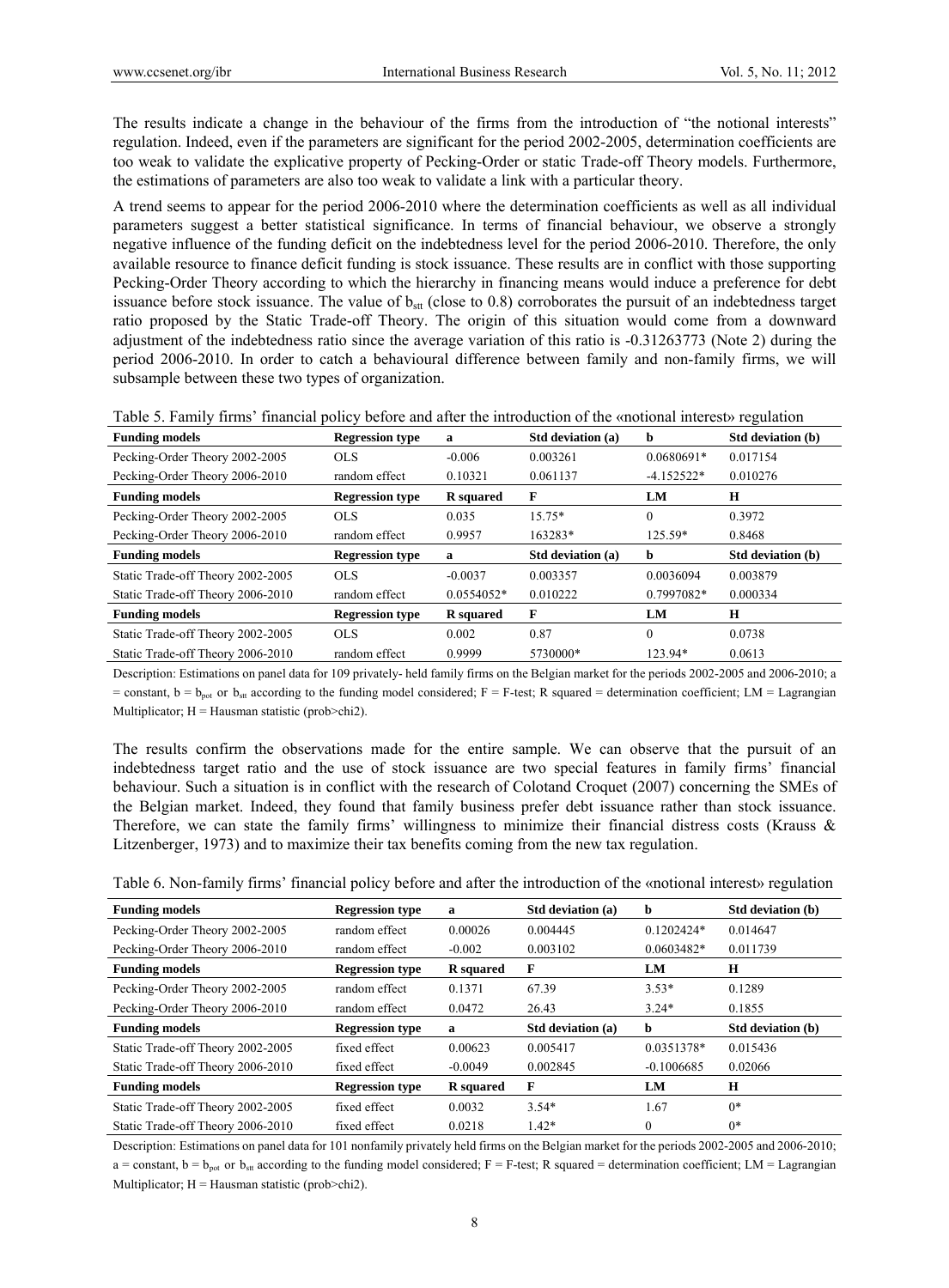As has already been stated in the first part of our paper, estimators do not allow us to establish a link with the two theories considered. Indeed, despite the individual significance of the parameters, the determination coefficients indicate a weak explicative property of the regressed models. This situation could be explained by the static character of the non-family firms' financial structure since their indebtedness level seems to remain the same during the two periods (Note 2). Therefore, no changes appear in the financial behaviour of non-family firms.

### **6. Conclusion**

The aim of this paper was to distinguish the financial behaviour adopted by family firms in comparison with non-family firms in an environment where tax regulation can influence the financing costs of equity capital. The literature review showed how little attention had been paid to family firms in terms of financial behaviour. Furthermore, the main researches focused on family SMEs (Colot & Croquet, 2007; Lopez-Gracia & Sanchez-Andujar, 2007).

The analysis of our results demonstrates a divergence between family and non-family firms. Nevertheless, this situation must be appreciated for the period 2006-2010 since no significant evidence regarding a behavioural dissimilarity was found for the previous period 2002-2005. While family firms seem to pursue an indebtedness target ratio and to finance their funding deficit by issuing stocks, non-family firms follow none of the theories considered in our research. Hence, the financial policies adopted by family firms shift towards a reduction of their indebtedness level and an increase of their financial independence level. Such a situation allows them to limit their financial distress costs (Frank & Goyal, 2003) and to benefit from a tax advantage owing to the deductibility of a fictitious and undisbursed interest expense. The double benefit resulting from the coming into force of the new tax regulation could thus exercise an effect on the financial behaviour adopted by family firms. Nonetheless, we cannot draw a robust conclusion as the observation period 2006-2010 was perturbed by the consequences of the financial and economic crisis. In such a context, it would be inappropriate to attribute financial behaviour modifications observed by family firms only to changes in taxation regulation.

The impossibility of determining the real effect of the new tax regulation on financial habits is a limit on our research as well as a future field for investigation. Indeed, the motivations having induced a deleveraging in family businesses could find their origins in the willingness to minimise taxation. Besides, growth in financial independence could also find an interpretation in the family firms' willingness to minimise their financial distress costs allowing them to perpetuate their activities in a period of economic contraction (Ward, 1988; Kenyon-Rouvinez & Ward, 2004).

This paper contributes to literature on several ways. First, it highlights the influence of Static Trade-off Theory on family firms' financial behaviour while few researches have been carried out in this area. Besides, it launches a debate regarding the effect of the introduction of an allowance for corporate equity on firms' financial habits. Finally, it also contributes to new research perspectives such as a comparative analysis between other European states where a "notional interests" system or analogue mechanisms do not exist. This approach could limit the effects of the financial and economic crisis so that it would be possible to isolate the influence of family characteristics on the financial structure of the firm.

#### **References**

- Anderson, R., & Reeb, D. (2003). Founding family ownership and firm performance: evidence from the S&P 500. *The Journal of Finance*, *58*(3), 1301-1327. http://dx.doi.org/10.1111/1540-6261.00567
- Arrègle, J. L., Sirmon, D. G., Hitt, M. A., & Webb, J. W. (2008). The Role of Family Influence in Firms' Strategic Responses to Threat of Imitation. *EntrepreneurshipTheory and Practice*, *32*(6), 979-998. http://dx.doi.org/10.1111/j.1540-6520.2008.00267.x
- Aytac, B. (2007). L'affiliation à une structure pyramidale implique-t-elle des différences conséquentes quant à la structure des entreprises turques? from http://affi2007.u-bordeaux4.fr/Actes/128.pdf.
- Bharat, S. T., Pasquariello, P., & Wu, G. (2009). Does asymmetric information drive capital structure decisions? *Review of Financial Studies*, *22*(8), 3211-3243. http://dx.doi.org/10.1093/rfs/hhn076
- Brounen, D., De Jong, A., & Koedijk, K. (2006). Capital structure policies in Europe: Survey evidence. *Journal of Banking and Finance*, *30*(5), 1409-1442. http://dx.doi.org/10.1016/j.jbankfin.2005.02.010
- Calof, J. (1985). Analysis of small business owners financial preferences. *Journal of Small Business and Entrepreneurship*, *3*(3), 39-44.
- Carpentier, C., & Suret, J. M. (1999). Stratégies de financement des entreprises françaises: une analyse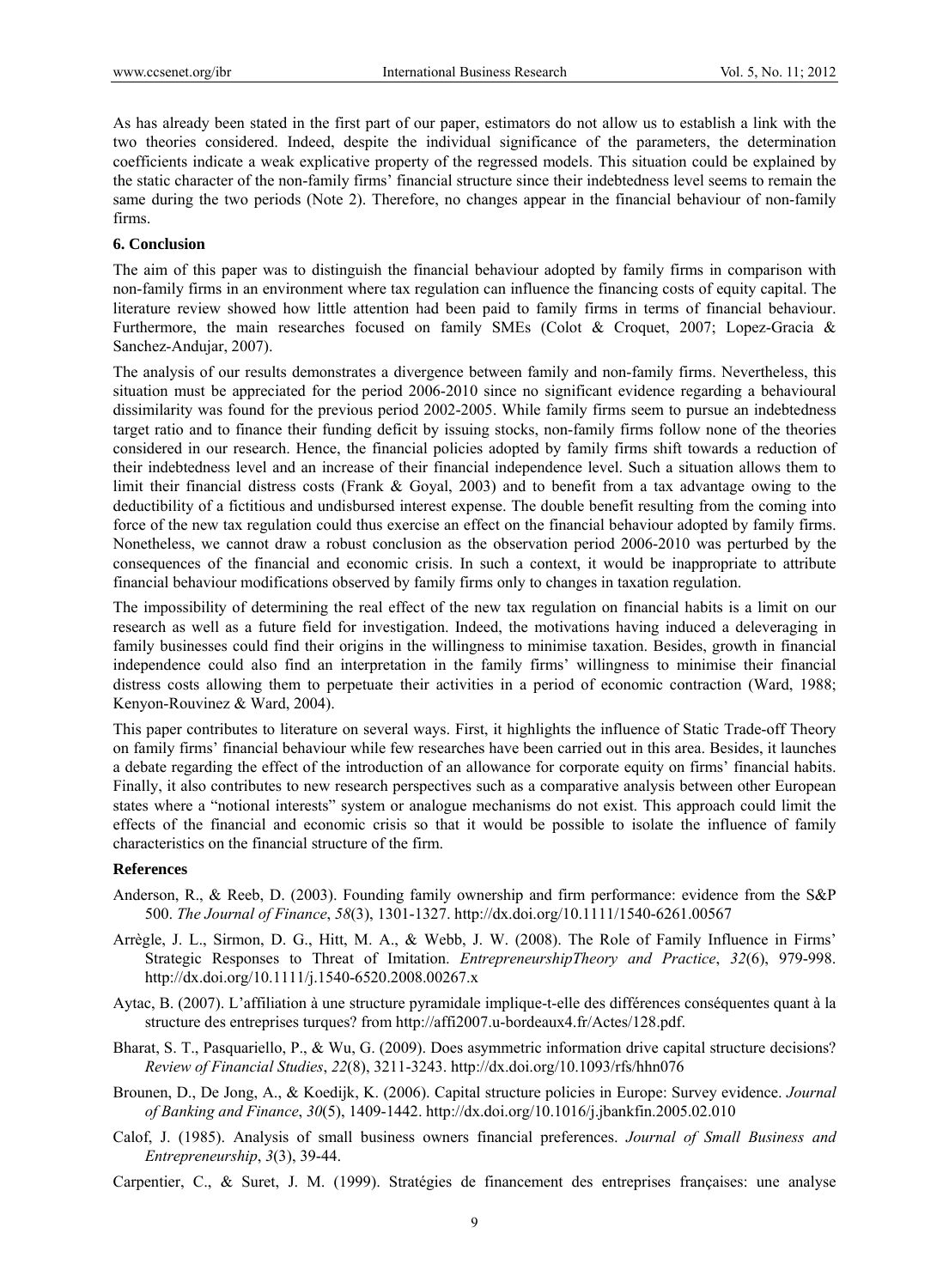empirique. *SérieScientifique (CIRANO)*, 99s-09, 1-33.

- Casson, M. (1999). The economics of the family firm. *Scandinavian Economic History Review*, *47*, 10-23. http://dx.doi.org/10.1080/03585522.1999.10419802
- Colot, O. (2010). La performance de la Transmission des entreprises familiales. *Editions Universitaires Européennes*, Bruxelles.
- Colot, O., & Croquet, M. (2007). L'endettement des moyennes entreprises familiales est-il différent de celui des moyennes entreprises non familiales ? Le cas de la Belgique. *Management et Avenir*, *11*, 167-185. http://dx.doi.org/10.3917/mav.011.0167
- DeAngelo, H., & DeAngelo, L. (2000). Controlling shareholders and the disciplinary role of corporate payout policy. *Journal of Financial Economics*, *56*, 153-207. http://dx.doi.org/10.1016/S0304-405X(00)00039-8
- Duh, M., Tominc, P., & Rebernik, M. (2009). The Importance of Family Enterprises in Transition Economies: Is It Overestimated? *Eastern European Economics*, *47*(6), 22-42. http://dx.doi.org/10.2753/EEE0012-8775470602
- Fama, E. F., & French, K. R. (2005). Financing decisions: who issues stock? *Journal of Financial Economics*, *76*, 549-582. http://dx.doi.org/10.1016/j.jfineco.2004.10.003
- Flannery, M. J., & Rangan, K. P. (2006). Partial adjustment toward target capital structures. *Journal of Financial Economics*, *79*(3), 469-506. http://dx.doi.org/10.1016/j.jfineco.2005.03.004
- Frank, M., & Goyal, V. (2003). Testing the pecking order theory of capital structure. *Journal of Financial Economics*, *67*, 217-248. http://dx.doi.org/10.1016/S0304-405X(02)00252-0
- Gallo, M. (1995). The role of family business and its distinctive characteristic behavior in industrial activity. *Family Business Review*, *8*(2), 83-98. http://dx.doi.org/10.1111/j.1741-6248.1995.00083.x
- Gallo, M., & Vilaseca, A. (1996). Finance in family business. *Family Business Review*, *9*(4), 387-405. http://dx.doi.org/10.1111/j.1741-6248.1996.00387.x
- Gatchev, V. A., Spindt, P. A., & Tarhan, V. (2009). How do firms finance their investments? The relative importance of equity issuance and debt contracting costs. *Journal of Corporate Finance*, *15*(2), 179-195. http://dx.doi.org/10.1016/j.jcorpfin.2008.11.001
- Gaud, P., & Elion, J. (2002). Déterminants et dynamique de la structure du capital des entreprises suisses: une étude empirique. *Cahiers de recherche –HEC Genève*, *12*, 32.
- Gujarati, D., & Barnier, B. (2004). *Économétrie*. Éditions De Boeck, Bruxelles.
- Halov, N., & Heider, F. (2005). Capital structure, risk, and asymmetric information. *EFA 2004 Maastricht*, 1-36.
- Hirigoyen, G. (1982). Le comportement financier des moyennes entreprises industrielles familiales. *Banques*, *417*, 588-593.
- Ifera. (2003). Family business dominate. *Family Business Review*, *16*(4), 235-239.
- Jensen, M. (1986). Agency costs of free cash-flow, corporate finance, and takeovers. *The American Economic Review*, *76*, 323-329.
- Johnson, S. A. (1997). An empirical analysis of the determinants of corporate debt ownership structure. *European Economic Review*, *44*, 281-304.
- Kenyon-Rouvinez, D., & Ward, J. L. (2004). *Les entreprises familiales*. Paris: Presse Universitaire de France.
- Krauss, A., & Litzenberger, R. H. (1973). A state-preference model of optimal financial leverage. *Journal of Finance*, *28*, 911-922. http://dx.doi.org/10.1111/j.1540-6261.1973.tb01415.x
- Laporta, R., Lopez-De-Silanes, R., & Shleifer, A. (1999). Corporate ownership around the world. *Journal of Finance*, *54*(2), 471-517. http://dx.doi.org/10.1111/0022-1082.00115
- Leary, M. T., & Roberts, M. R. (2005). Do Firms Rebalance Their Capital Structures? *The Journal of Finance*, *60*(6), 2575-2619. http://dx.doi.org/10.1111/j.1540-6261.2005.00811.x
- Leary, M. T., & Roberts, M. R. (2010). The pecking order, debt capacity and information asymmetry. *Journal of Financial Economics*, *95*, 332-355. http://dx.doi.org/10.1016/j.jfineco.2009.10.009
- Lemmon, M. L., & Zender, J. F. (2006). Debt capacity and test of capital structure theories. *Journal of Financial and Quantitative Analysis*, 1-49.